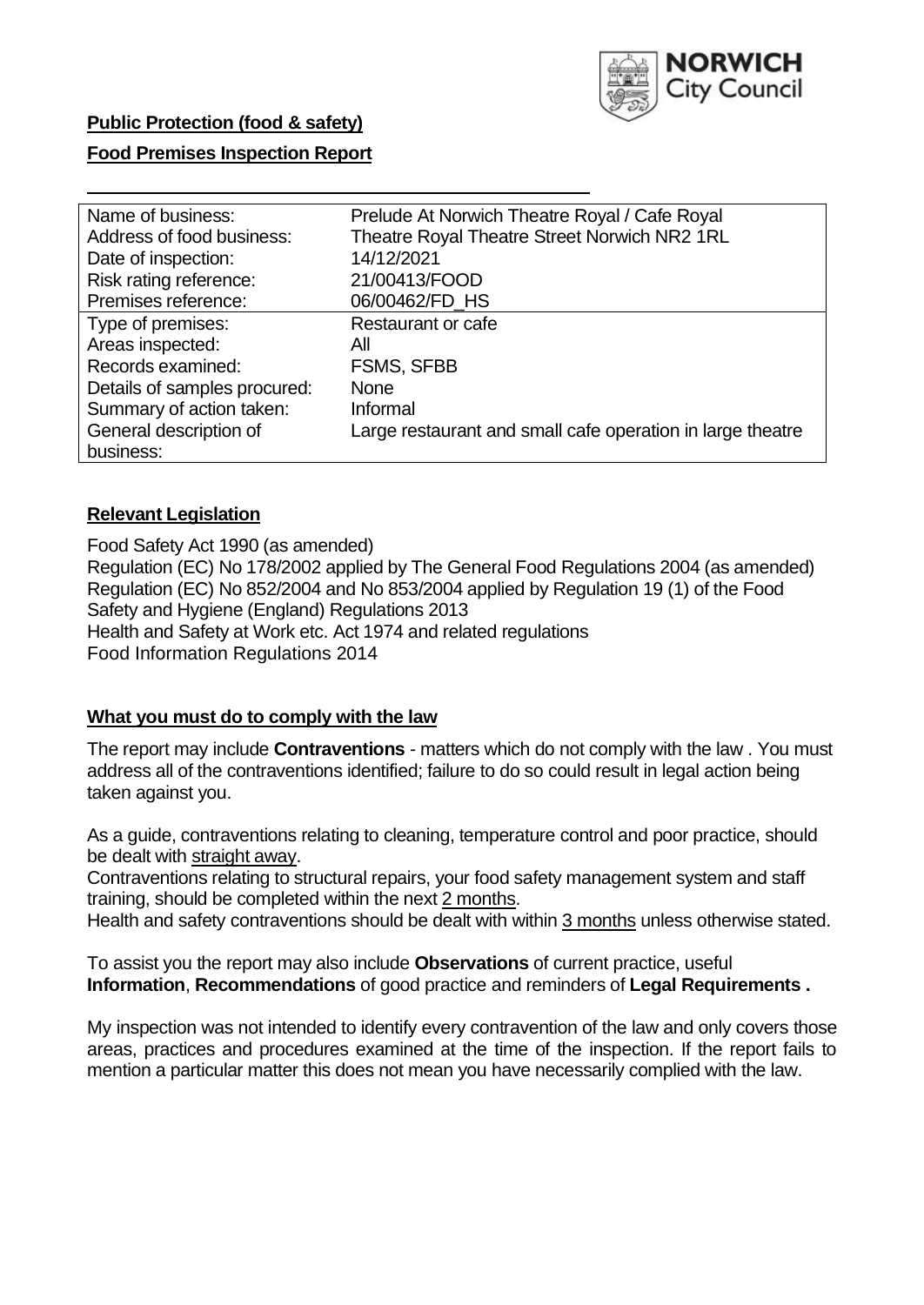# **FOOD SAFETY**

## **How we calculate your Food Hygiene Rating:**

 The food safety section has been divided into the three areas which you are scored against for the hygiene rating: 1. food hygiene and safety procedures, 2. structural requirements and 3. confidence in management/control procedures. Each section begins with a summary of what was observed and the score you have been given. Details of how these scores combine to produce your overall food hygiene rating are shown in the table.

| <b>Compliance Area</b>                     |          |    |                | <b>You Score</b> |                |    |           |    |                |  |  |
|--------------------------------------------|----------|----|----------------|------------------|----------------|----|-----------|----|----------------|--|--|
| Food Hygiene and Safety                    |          |    |                | $\Omega$         | 5              | 10 | 15        | 20 | 25             |  |  |
| <b>Structure and Cleaning</b>              |          |    | 0              | 5                | 10             | 15 | 20        | 25 |                |  |  |
| Confidence in management & control systems |          |    | $\overline{0}$ | 5                | 10             | 15 | 20        | 30 |                |  |  |
|                                            |          |    |                |                  |                |    |           |    |                |  |  |
| <b>Your Total score</b>                    | $0 - 15$ | 20 | $25 - 30$      |                  | $35 - 40$      |    | $45 - 50$ |    | > 50           |  |  |
| <b>Your Worst score</b>                    | 5        | 10 | 10             |                  | 15             |    | 20        |    |                |  |  |
|                                            |          |    |                |                  |                |    |           |    |                |  |  |
| <b>Your Rating is</b>                      | 5        | 4. | 3              |                  | $\overline{2}$ |    |           |    | $\overline{0}$ |  |  |

Your Food Hygiene Rating is 5 - a very good standard

000005

## **1. Food Hygiene and Safety**

You have a good track record. There are some minor contraventions which require your attention. **(Score 5)** 

#### Contamination risks

**Observation** I was pleased to see you were able to demonstrate effective controls to prevent cross-contamination.

## Personal Hygiene

**Contravention** The following are examples of poor personal hygiene or where it was made difficult for food handlers to maintain sufficiently high standards of personal cleanliness:

• staff were not wearing suitable protective clothing when handling high risk foods

#### Temperature Control

**Observation** I was pleased to see you were able to limit bacterial growth and/or survival by applying appropriate temperature controls at points critical to food safety and that you were monitoring temperatures.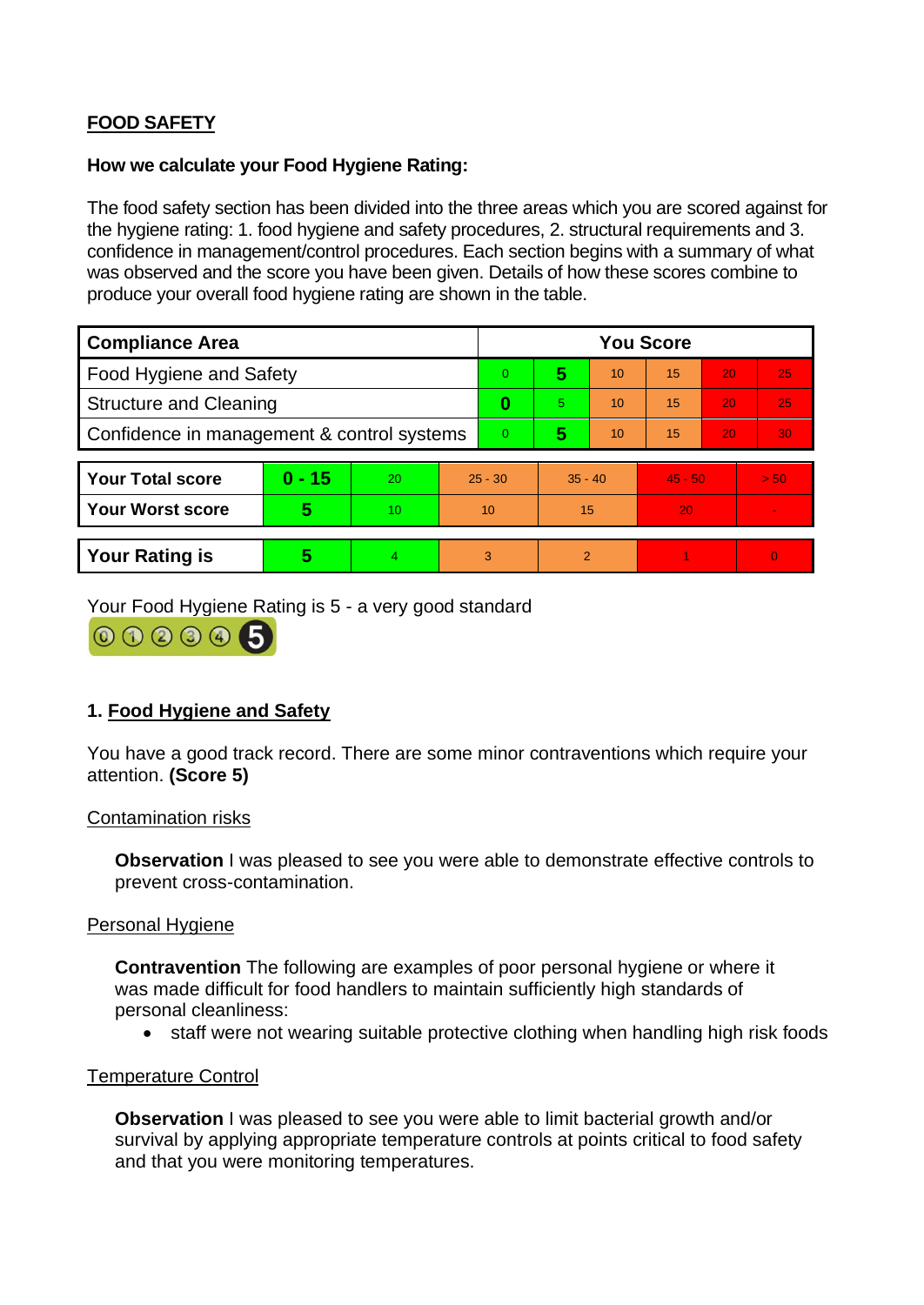## Unfit food

**Contravention** The following food was unfit (and was seized or destroyed in my presence) because it was either; past its use by date;

• two cartons of milk were found past the indicated 'Use by' date.

**Legal Requirement** Any food which is found at your food premises is presumed to be intended for sale and must comply with the law.

### **2. Structure and Cleaning**

The structure facilities and standard of cleaning and maintenance are all excellent and you demonstrated full compliance with the law. There is evidence of effective pest control and procedures are in place to rectify any problems as they arise. There is good provision for waste disposal. **(Score 0)** 

#### Cleaning of Structure

**Observation** The kitchen had been well maintained and the standard of cleaning was good.

**Observation** The kitchen had been well maintained and the standard of cleaning was exceptionally high.

## **3. Confidence in Management**

 of compliance with the law. You have a good track record. There are some minor maintained. Your staff are suitably supervised and trained. You have a good track record. A food safety management system is in place and you demonstrate a very good standard contraventions which require your attention.Your records are appropriate and generally There are some minor contraventions which require your attention. **(Score 5)** 

#### Proving Your Arrangements are Working Well

**Contravention** You are not working to the following safe methods in your SFBB pack:

- training records / supplier lists
- staff were not wearing hats according to your food safety procedures.

**Contravention** The following are needed in order to demonstrate your food safety management system is working:

 • there were a few minor errors in your SFBB pack. You you need to audit the are not using which safe methods in the safe method recording sheets.. pack to ensure it is completed correctly i e. written confirmation that you are or

#### **Training**

 **Contravention** The following evidence indicates there is a staff training need as food handlers:

• were using food i.e milk that was passed its 'Use by' date. However, I believe